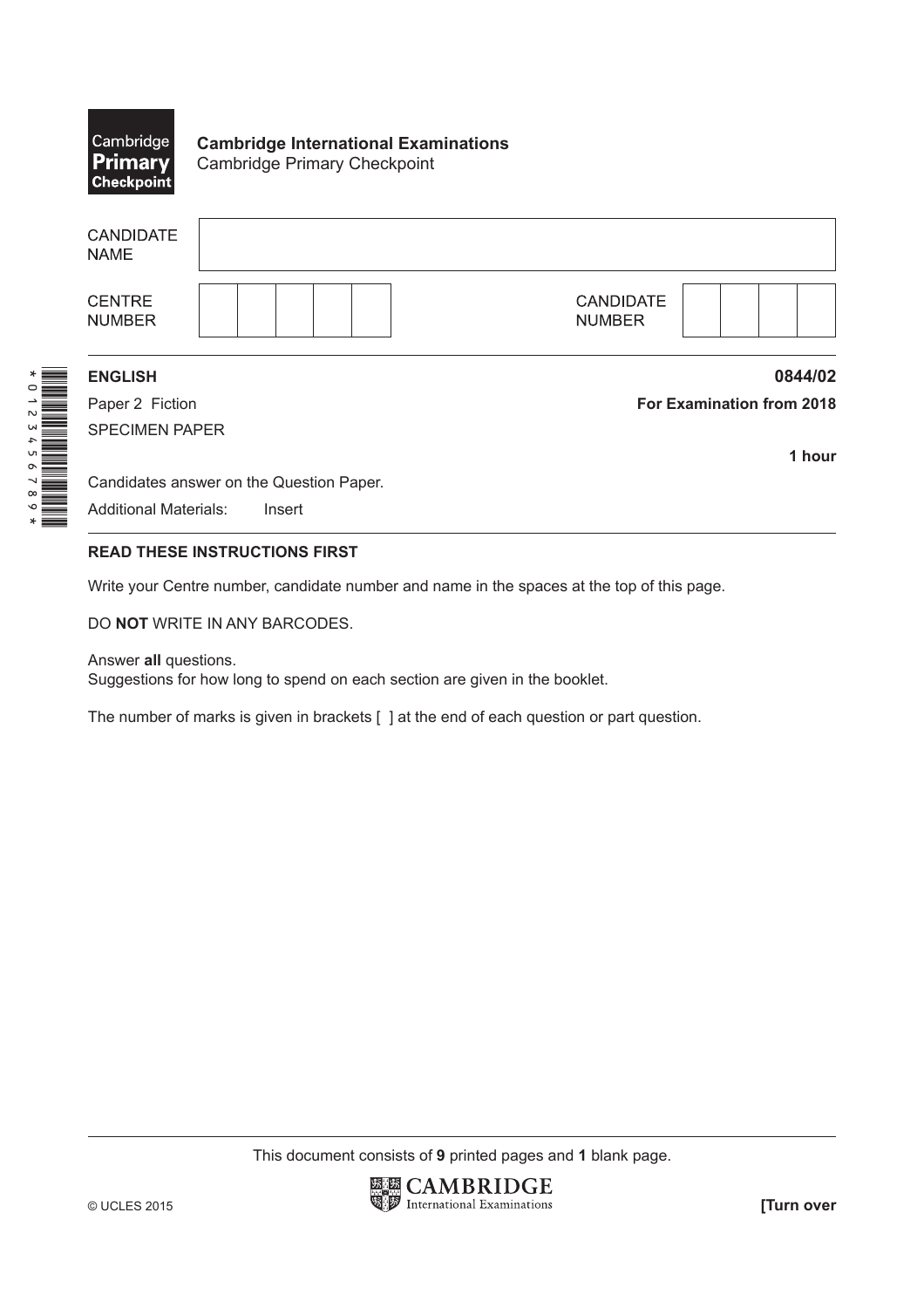### **Section A: Reading**

*Spend 30 minutes on this section.*

Read the **Text** in the Insert, and answer questions 1–17.

- **1** At the beginning of the story, what does the narrator think the crowd of people on the beach are looking at? ............................................................................................................................. [1] **2** Why does the crowd create 'a great commotion on the beach' (lines 2–9)? .................................................................................................................................. ............................................................................................................................. [1] **3** How does the narrator help the reader to understand the size of the turtle? .................................................................................................................................. ............................................................................................................................. [1]
- **4** Which **two** statements about the turtle up to line 31 are **TRUE**?

Tick (9) **two** boxes.

It is older than anyone there.

It is the right way up.

It is trying to attack the crowd.

Its head is moving around.

Its neck is very smooth. [2]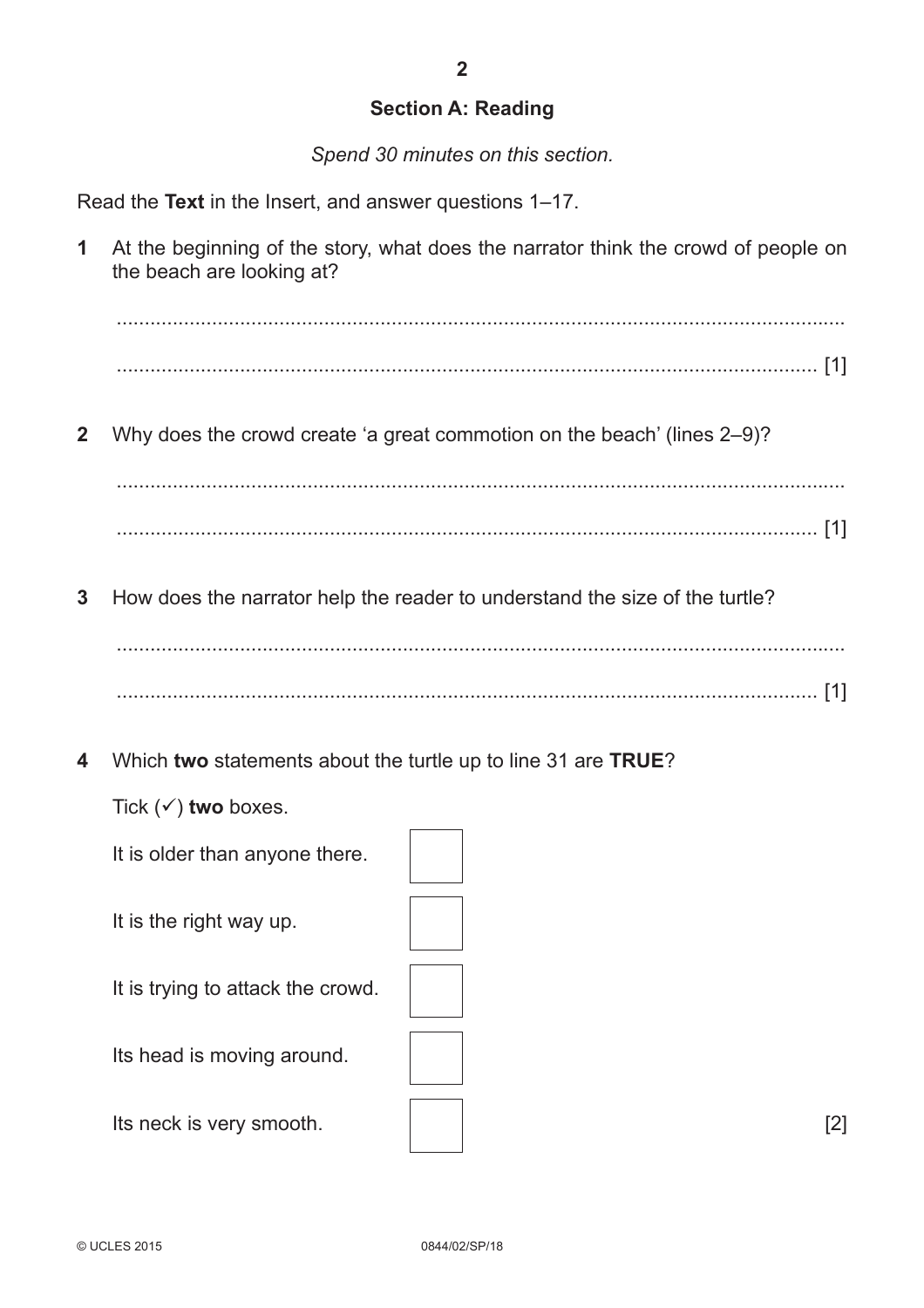- Suggest two reasons why the fisherman is holding the rope tightly. 5  $6\phantom{1}6$ Give two quotations from lines 1–14 that show the narrator admires the turtle.
	-

- $\overline{7}$ Give one word from lines 16–22 which means the same as scared.
- Look at lines 16-22. 8 What is the narrator's opinion of what is happening on the beach? Tick  $(\checkmark)$  one box. The narrator feels pleased that the turtle has been caught. The narrator feels upset by all the noise the crowd is making. The narrator thinks the crowd is fussing too much about the turtle.

The narrator thinks the crowd should show the turtle respect.

 $[1]$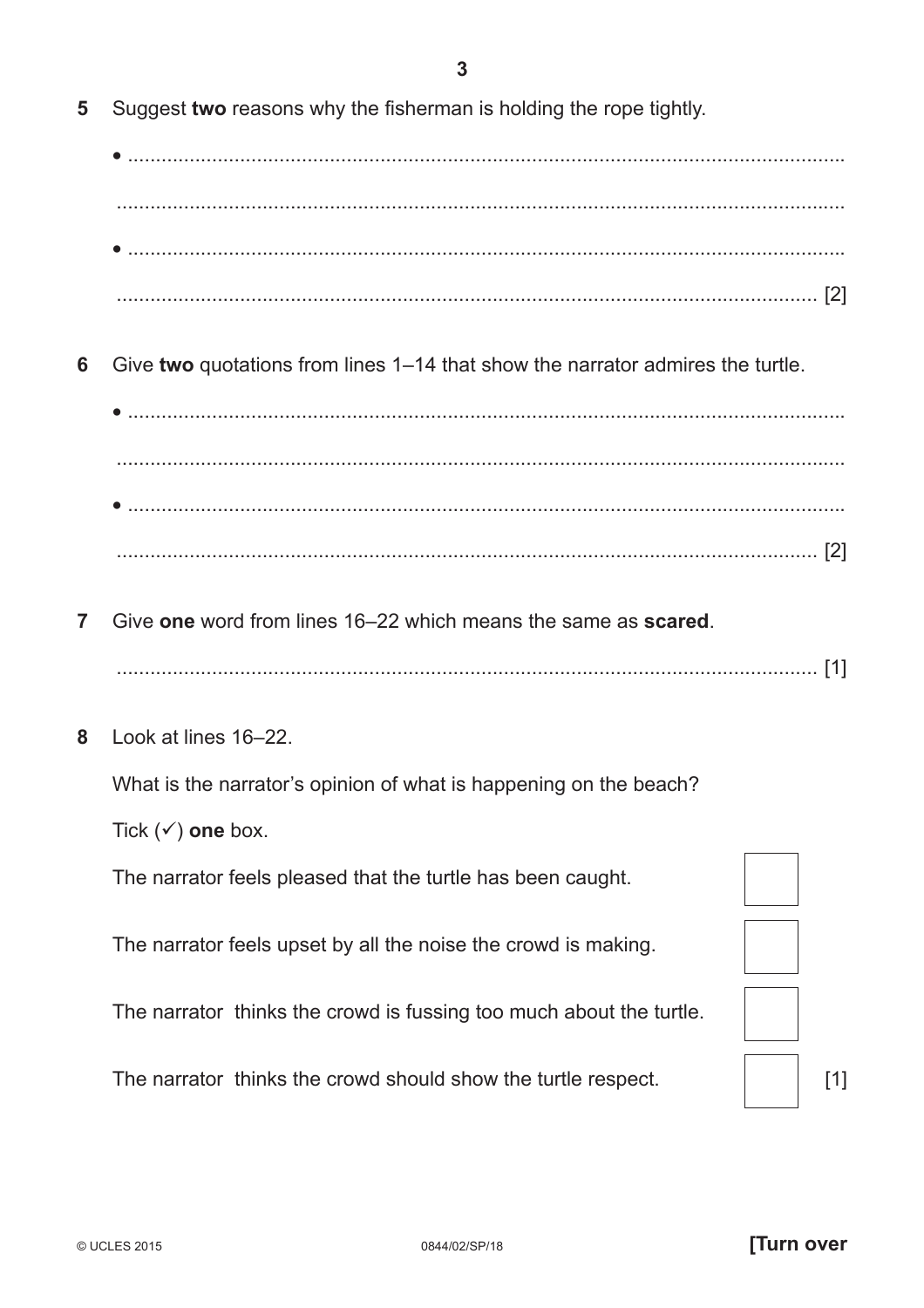**9** 'The crowd froze.' (line 24)

Explain in your own words what this sentence means.

 .................................................................................................................................. ............................................................................................................................. [1]

**10** Look at these lines: 'Suddenly I heard high-pitched screams. "No-o-o-o!" screamed the scream. "No! No! No!" The crowd froze. Every single person turned towards where the screams were coming from.' (lines 23–25)

Give **three** ways the writer builds up tension in these lines.

• ................................................................................................................................ • ................................................................................................................................ .................................................................................................................................. • ................................................................................................................................ ............................................................................................................................. [3]

**11** '"You're horrible and cruel! All of you!" He **threw** the words high and shrill at all those adults standing there on the beach.' (lines 28–29)

Why does the writer use the word 'threw' in these lines?

Tick (9) **one** box.

to emphasise that the boy is angry and upset

to emphasise that the boy is small and young

to show that the boy is breathless from running

to show that the boy is speaking from a distance  $\vert$  [1]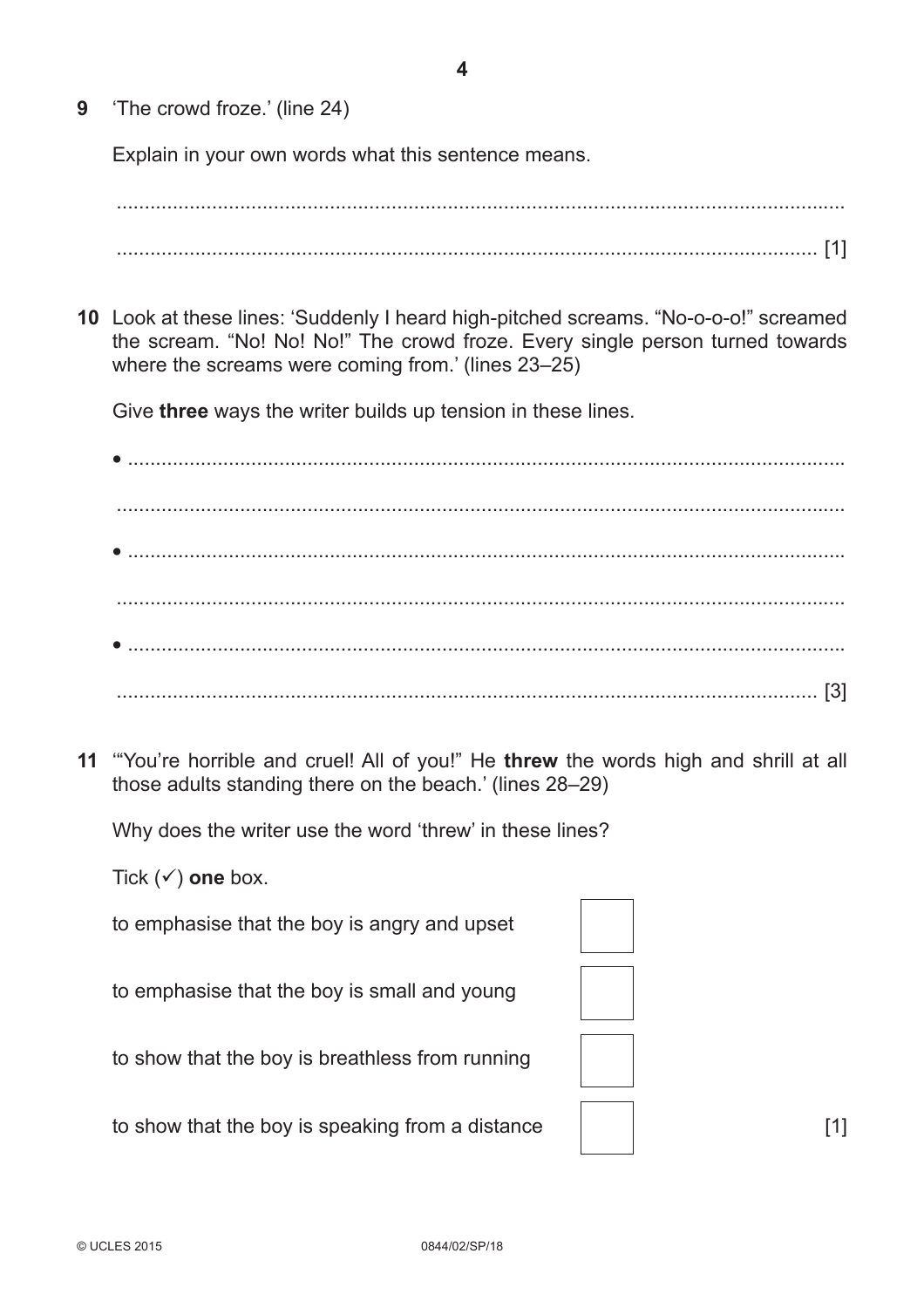**(a)** What is 'shining like two stars' an example of?

Tick  $($ ) one box.

| alliteration    |       |
|-----------------|-------|
| metaphor        |       |
| personification |       |
| simile          | $[1]$ |

 **(b)** Explain in your own words what 'shining like two stars' means.

 ................................................................................................................................................... .............................................................................................................................................. [1]

#### **13** Why is the father embarrassed by his son?

 .................................................................................................................................. ............................................................................................................................. [1]

**14** 'The turtle became absolutely still. Even his giant flippers stopped moving in the air.' (lines 38–39)

What do these sentences suggest about how the turtle feels at the end of the story?

 .................................................................................................................................. ............................................................................................................................. [1]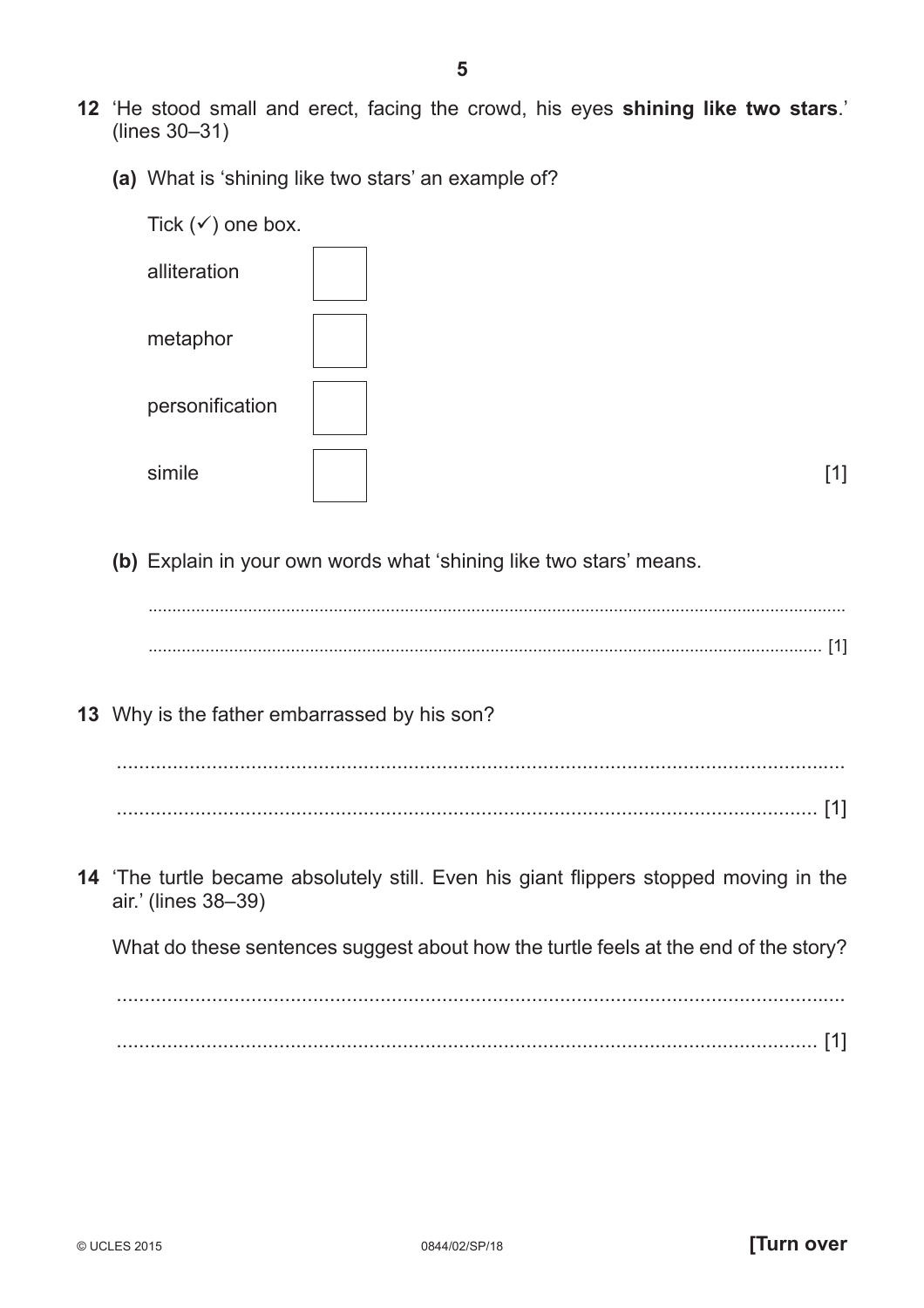15 Explain in your own words two different things you learn about the boy's character from what he does in the story. Use evidence from the text to support each of your ideas.

16 Write one sentence from the text that shows the narrator's opinion of the boy.

17 This story is told by a narrator.

Give two ways the story would be different if it was written from the point of view of the boy.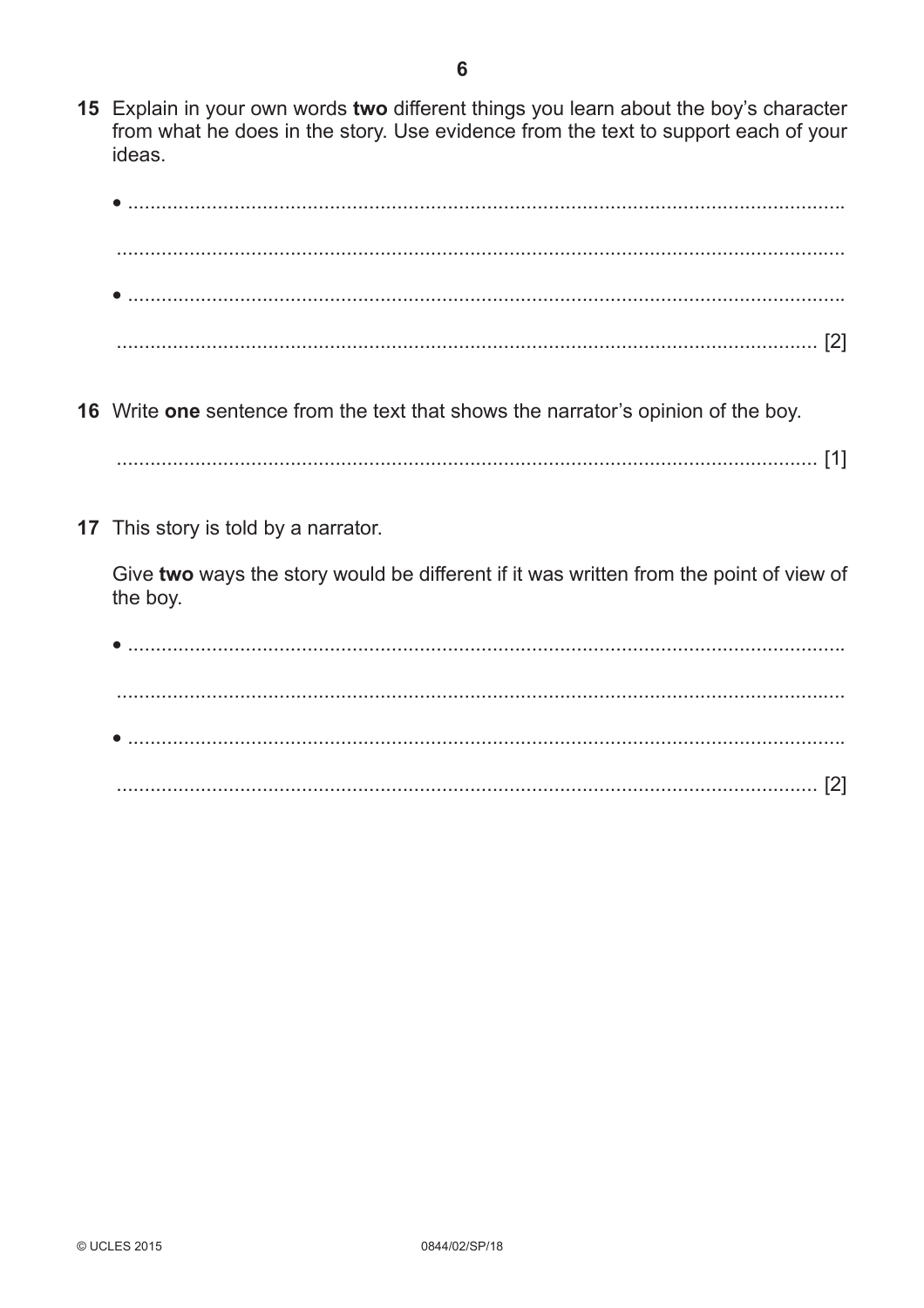## **BLANK PAGE**

**7**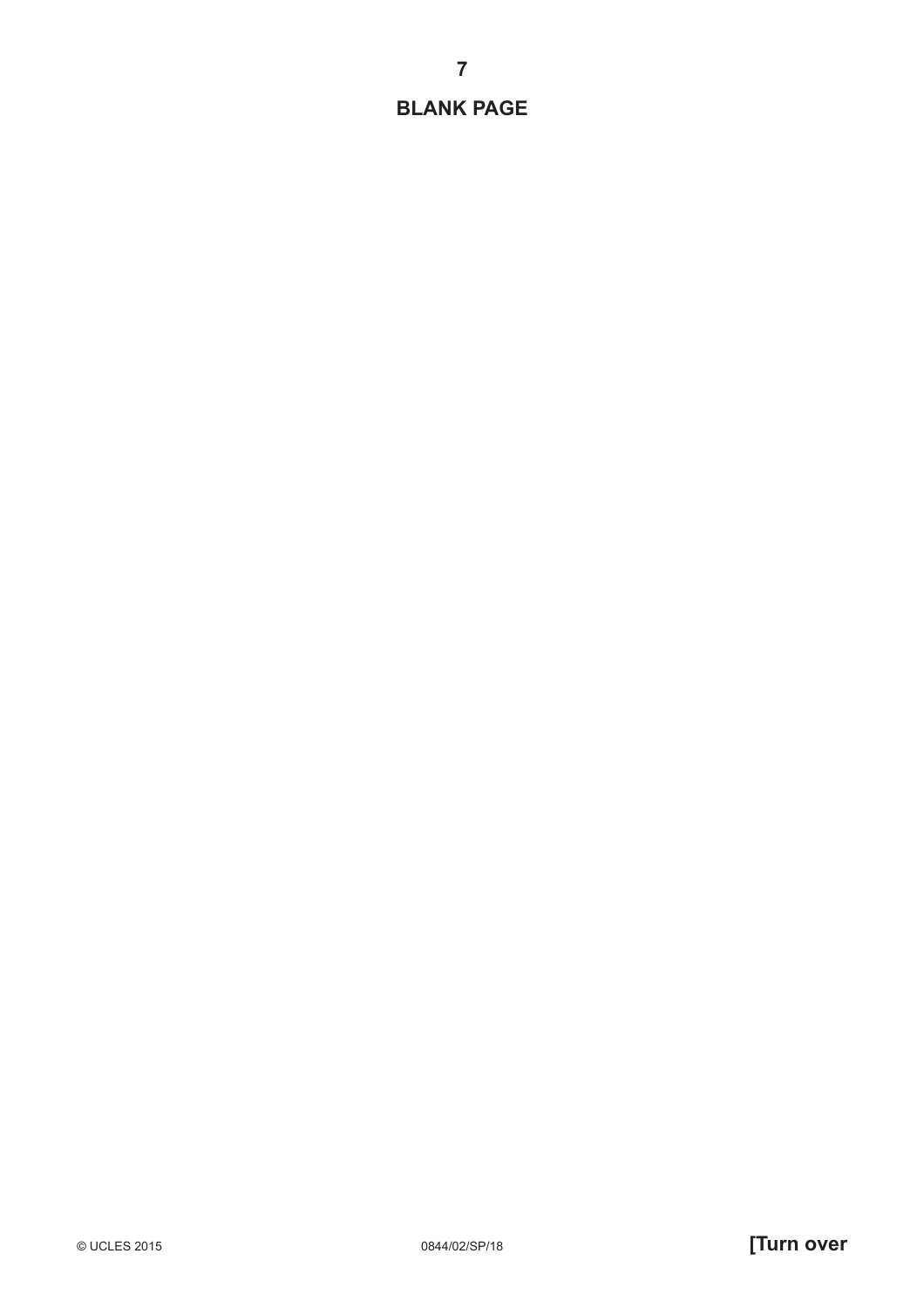# **Section B: Writing**

**8**

*Spend 30 minutes on this section.*

**18** Read the next part of the story.

*All eyes turned to the boy and the turtle. The pair seemed to be caught in silent conversation. The fisherman was having none of it, however. He began pulling the turtle towards the hotel. 'Wait!' cried the boy's father.*

Now continue the story to explain what happens next to the boy and the turtle.

| <b>Characters</b> | The boy<br>The father<br>The fisherman<br>Anyone else?                                                                                 |
|-------------------|----------------------------------------------------------------------------------------------------------------------------------------|
| Setting           | Do they stay on the beach?<br>$\bullet$<br>Do they go somewhere else?                                                                  |
| Plot              | What does the father say to the fisherman?<br>$\bullet$<br>How does the fisherman respond?<br>$\bullet$<br>What happens to the turtle? |

Space for your plan: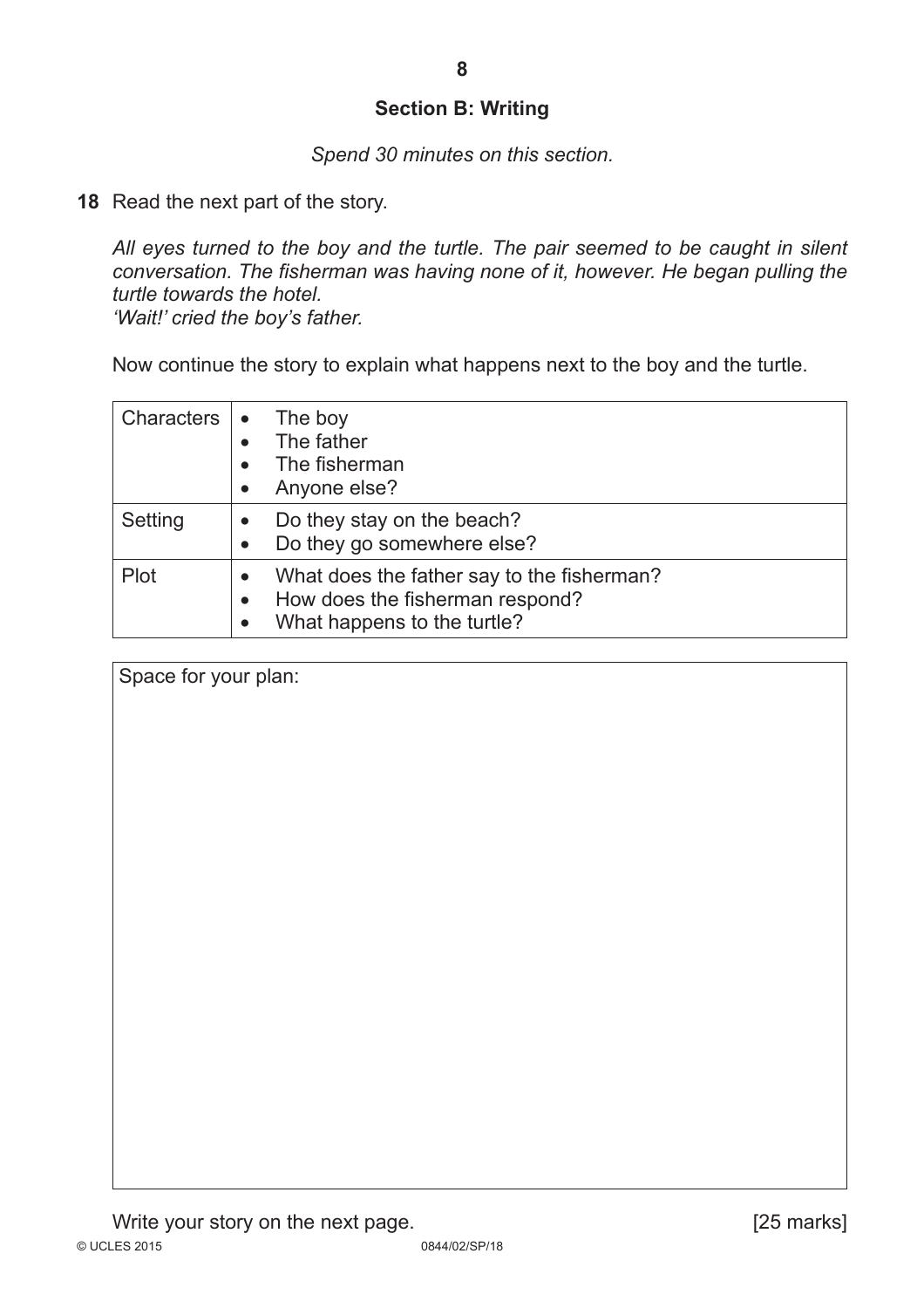$\overline{9}$